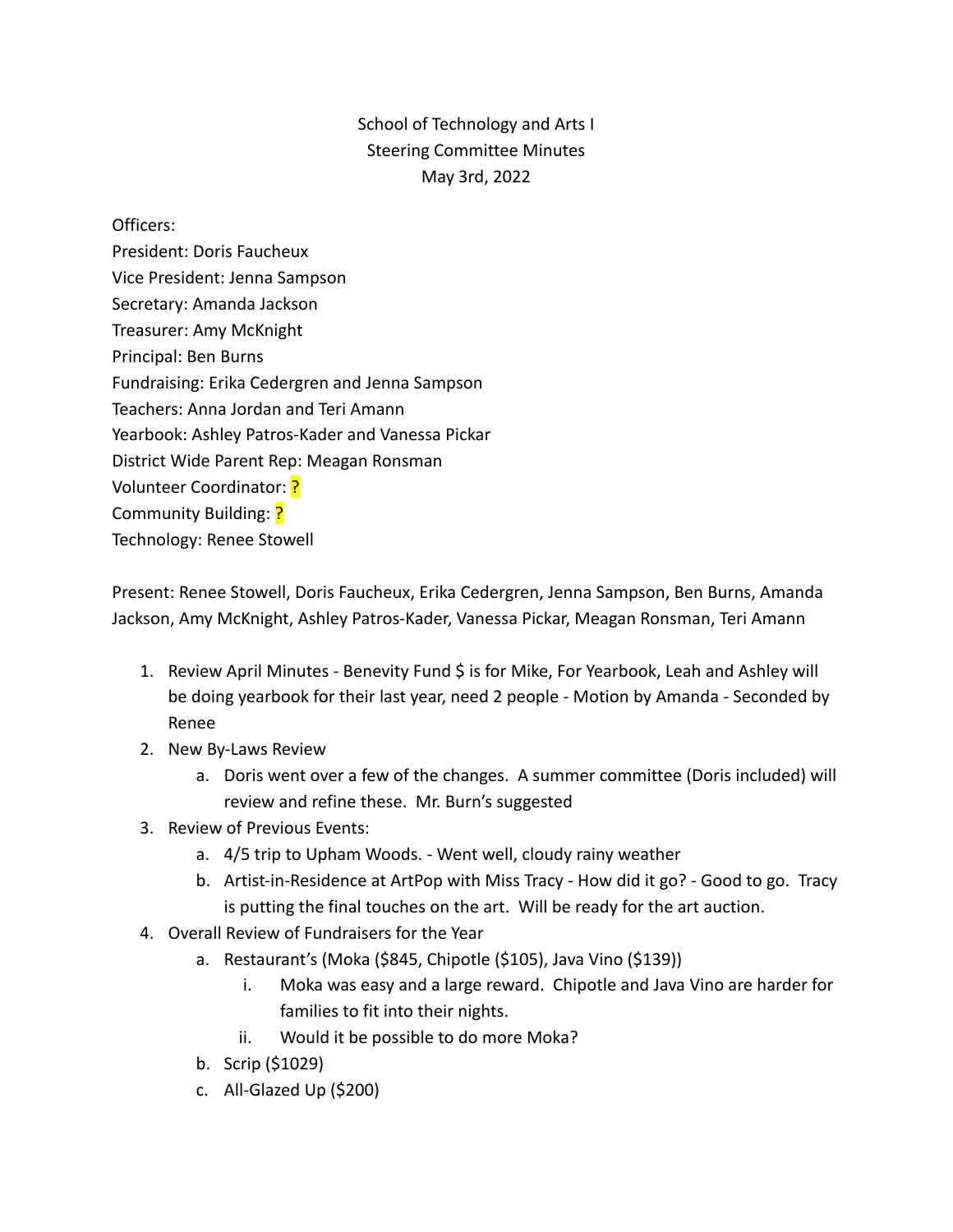- d. Equal Exchange (\$565)
- e. Informance Art Auction
	- i. Efforts for silent auction should be put towards this instead of Java Vino.
- f. Logger's Night
- g. One Fundraiser per Quarter (i.e. Moka in September, All-Glazed Up in December, Concessions at La Crosse Center in February, Informance Art Auction in May, Scrip and Amazon Smiles ongoing)
- h. Could put an "Ask for \$25" note at the bottom of every fundraiser flyer, focus more on a straight ask next year
- i. Doris paused the meeting to tell her kids to be quiet.
- j. Erika will contact La Crosse Center
- 5. Budget
	- a. Jenna wonders if the Scrip total is too high. She will send Amy the report so they can compare.
	- b. Could do a cute display to sponsor a child, similar to the Grow tree.
	- c. Could we have a field trip fee at Back to school night? This has been discussed pre-Covid. Doris thinks it is a great idea.
- 6. Upcoming Events:
	- a. 5th Grade Teacher Appreciation Meal May 11th
		- i. Volunteers Kristin Engstrom, Liz Stine and Scott Gabriel (10-1 on May 11th only), Kari Bersagel-Braley
		- ii. Will turn in receipts after Scott has purchased the food.
		- iii. \$50 Food Coop Gift card for Jean Jenna and Doris will get it.
	- b. Bike Rodeo May 19th 5:30-7
		- i. Does Mike know about the Bike Brigade from Hamilton to Lueth Park? Is that still happening?
			- 1. Concerned about liability and logistics. Not the best idea.
		- ii. Activities for kids:
			- 1. Sidewalk Chalk
			- 2. Any other ideas?
		- iii. Will be selling Logger's Tickets at the Bike Rodeo.
		- iv. Food: Picnic in the Park Style bring your own blankets
	- c. Informance/Silent Auction
		- i. Has been posted on Social Media. Jenna is looking for volunteers to transport art, parents to oversee auction portion. Open 5-6 and 20 minutes after Informance for final bid.
	- d. Logger's Night
		- i. Tickets could be sold in the office. Jenna will sent email to families about